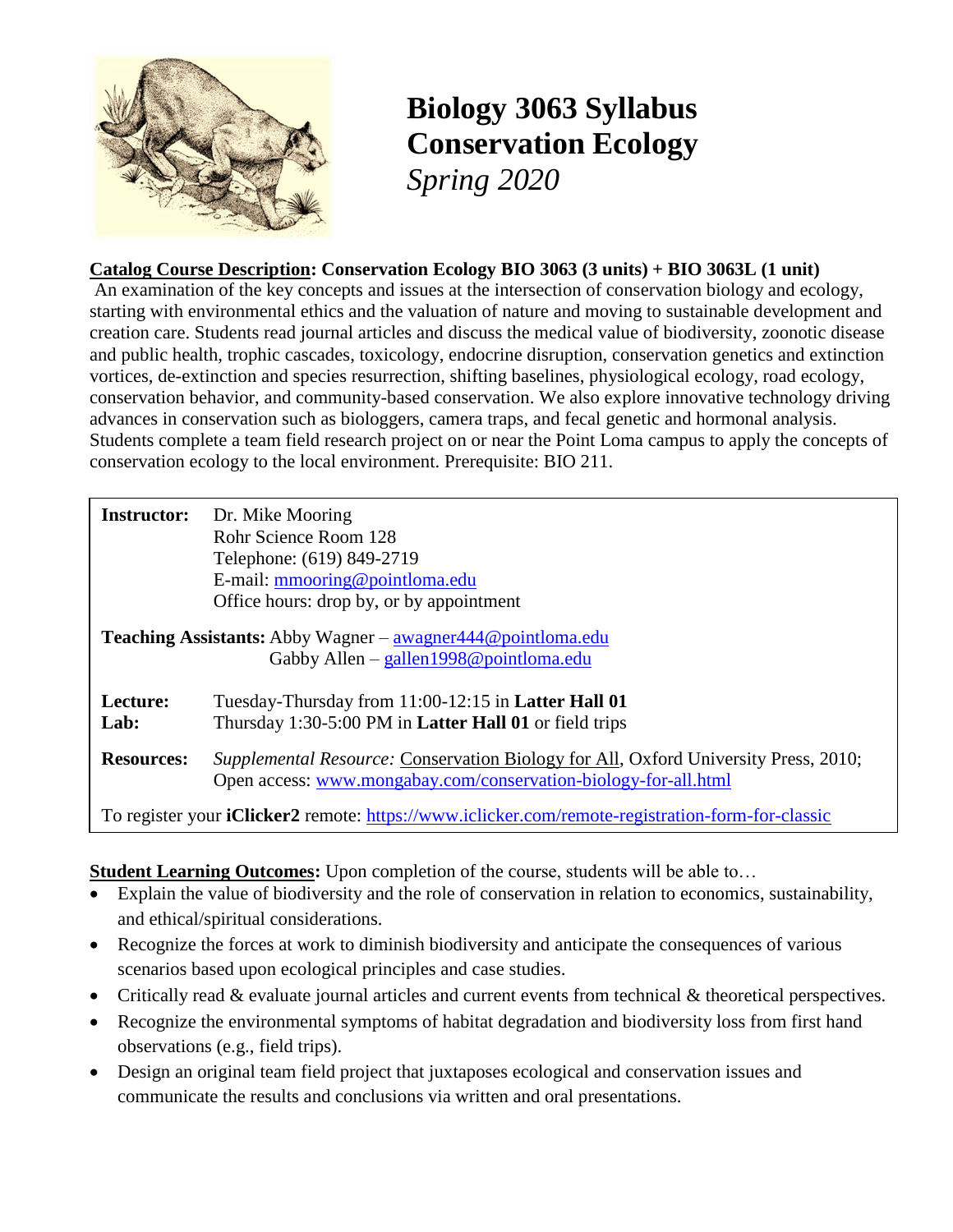### **Foundation of Course Philosophy:**

*God spoke: "Let us make human beings in our image, make them reflecting our nature so they can be responsible for the fish in the sea, the birds in the air, the cattle and, yes, Earth itself, and every animal that moves on the face of Earth." (Genesis 1:26, The Message)*

*God says "I make you trustees of My estate." The human family is to join God in the ongoing work of creation. The earth below and the sky above with all their inhabitants are too beautiful and too good to be left alone. They need the tender care and close attention that only God's favored creature can give. (Commentary on Genesis 1:27-28 from The Voice)*

*Every time we celebrate a conservation success such as the recovery of the white rhinoceros in South Africa, we are strengthened in this present hope that God is working with us to redeem his creation. Furthermore, these present successes are a very real foretaste of even greater things to come on that day when God will fully restore all that He has made. (Dr. Simon Stuart, IUCN and La Rocha)*

## **COURSE COMPONENTS:**

**(1) Lectures:** We will be covering exciting ground this semester, as conservation ecology is a new and rapidly growing sub-discipline of ecology. My goal is to introduce you to a wide variety of approaches to conservation ecology, many of which may be new to you. We will focus on readings from the primary literature (journal articles) to explore the more specialized topics covered in this course. If you do not already know how to read a journal article, I will provide you with some "best practices" for this essential science skill. I am assuming that everyone in this class has a good grasp of basic ecological concepts from your lower division classes. However, if your grasp is shaky or rusty, it is your responsibility to brush up. You may want to use the free access textbook *Conservation Biology for All* for supplementary use. Class periods will introduce the week's topic using lecture and group activities, often based on case study examples and short films. iClicker questions will often be used to review and reinforce the material from the readings and engage you in practical applications.

**(2) Journal Articles:** Ecology textbooks cover the basic stuff that you have already learned in BIO 211. The advanced topics that we will be covering here are almost never found in conventional texts. Peer-reviewed scientific journal articles will be the primary "textbook" for the course. During the Tuesday session, I will typically try to review the basic ecological concepts involved before we move on to the more specialized topic. The Thursday session will go deeper into the topic with videos, group activities, and advanced topics.

**(3) Labs:** One cannot really learn ecology without spending some time studying natural ecosystems in the field. To this end, we will initially do **four field labs** to visit local habitats and collect field data for a team-based field lab assignment. Another 4 lab periods are set aside to collect data for your semester-long **team field project** (see below for details). Teams will be organized early in the semester and all field labs plus in-class small group assignments will be done with your team. In addition, we will typically have a **guest lecture or two** by top scientists to tell us about current developments in the field of conservation ecology.

**(4) Canvas**: All assignments (except for in-class activities) will be submitted directly to Canvas Assignments. Please note that Canvas does not support PAGES – please use Word or PDF formats!

**(5) Exams:** We will have 3 exams during the year, 2 mid-terms and a final. The exams will be held during the Thursday afternoon lab time from 2:30-5:00 pm in Latter 01. I will give you a study guide to help prepare for each exam. There will be no make-ups for those exams unless you have made arrangements with me beforehand. An optional video will be shown before the exam from 1:30-2:30. You may earn extra credit points by answering questions about the video that pertain to conservation issues.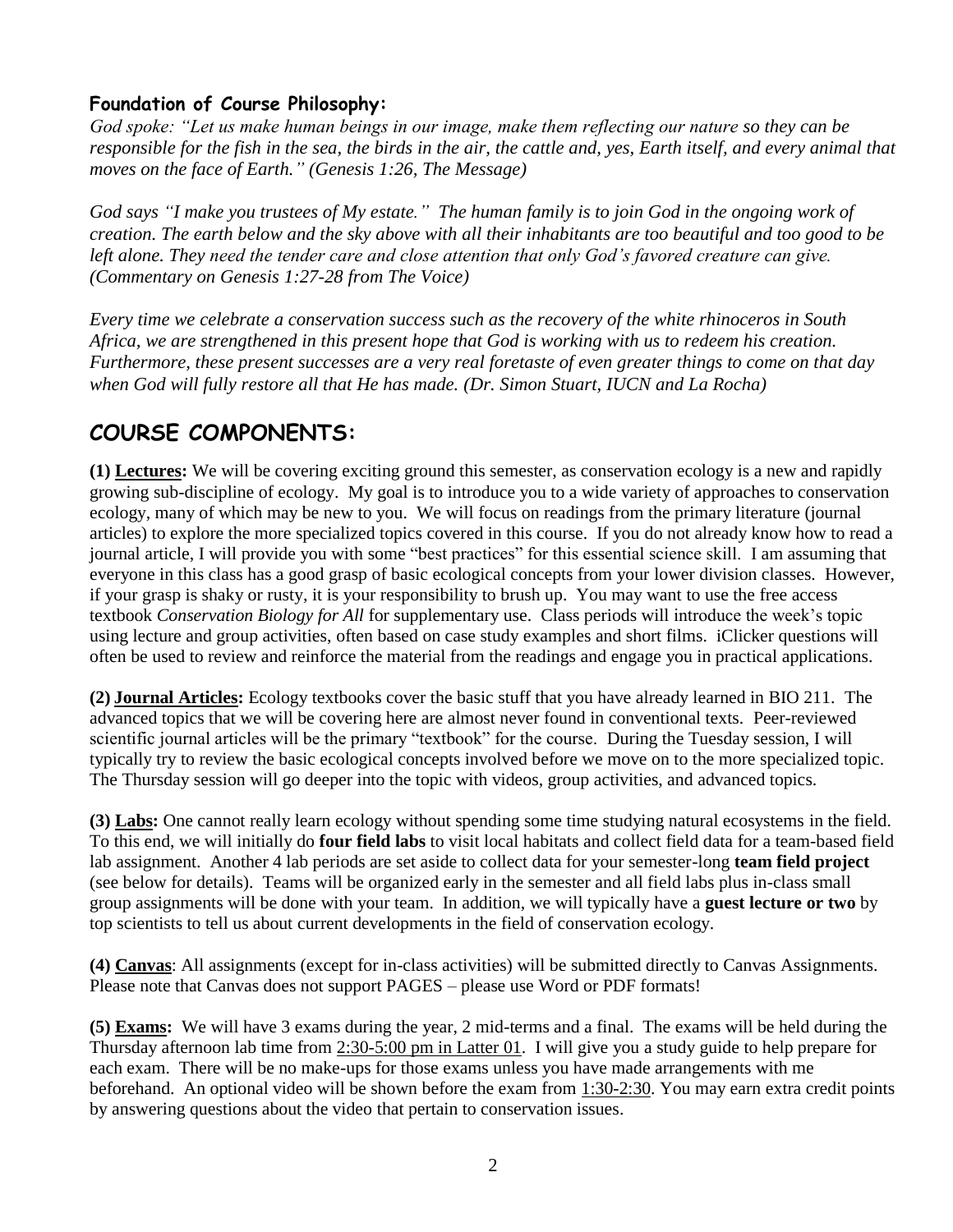**(6) iClickers:** To enable everyone to participate, I require everyone to get an iClicker2 remote and bring it to every class to participate in questions posed throughout the period. iClicker questions represent about 10% of your total grade. Register your clicker at <https://www.iclicker.com/remote-registration-form-for-classic> so that your participation is recorded. I use the iClickers for class participation (being engaged in class activities) and performance (getting the right answer). For example, review quizzes from the reading assignments will be typically be administered in class on Tuesday using iClickers. Exams will be taken with the iClicker remote in 'self-paced' mode, so keep your clicker until after the final exam!

**(7) Field project:** This assignment is an opportunity for you to gain firsthand experience conducting an applied field research project. Teams of students will design a project, collect field data during four lab periods and any time needed outside class, and then analyze, write up, and present your research. Each team should expect to spend a minimum of 12 hours of data collection IN THE FIELD during the semester. To accomplish this, each team must plan to use all of the lab period as efficiently as possible (at least 3 hours in the field per lab). If necessary, your team can choose alternative times outside of lab to complete the 12 hours of field data collection, but you are responsible for 12 hours in the field. You will have the opportunity to meet with me to help you plan your project. Team members will evaluate each other at the end of the project.

*Description:* The field projects will be conducted either on campus or at nearby sites and will involve systematic data collection in which you will measure variables in the field, and subsequently analyze and write up your results. Your team will be assigned a project, with input from you on preferences. The projects will involve conducting surveys to estimate species abundance and diversity at one or more sites, and in some cases to answer a particular question or test a hypothesis. The taxonomic organisms to be surveyed includes plants, mammals, birds, reptiles, insects, invertebrates, and perhaps fish. Survey tools include live traps, camera traps, transects, acoustic sound meters, GPS units, and so forth. Each team will be responsible to choose a field project and submit a **project proposal** before beginning fieldwork to spell out the goals and methods to be used. Following completion of the field work, you will analyze your data and write a **report** and give a **presentation**  (plus Q&A) to the class during the final lab meeting to share what you have learned. Finally, you will do peer evaluations to ensure that all students carry their fair share. You should treat this field project the same way that you would treat your thesis or dissertation research as a Master's or doctoral graduate student!

*Research Projects on (or near) PLNU Campus:*

- 1. Camera trap survey of wild mammals
- 2. Sherman live trap survey of rodents
- 3. Breeding bird survey
- 4. Coastal sage scrub vegetation
- 5. Insect / invertebrate survey
- 6. Herpetofauna survey
- 7. Biodiversity study at Famosa Slough
- 8. Noise pollution study of bird song
- 9. Visitor pressure on tidepools
- 10. Wild parrot and parakeet survey

**(8) Attendance:** Woody Allen has said that "Eighty percent of success is showing up." This is actually true, although the exact percentage may vary. Regular and punctual attendance is important for optimal achievement in any realm of life, and is a requirement for this course. There will be an attendance sheet passed around, and it is your responsibility to make sure you sign it. You are permitted 3 absences without penalty. Every absence in excess of 3 will incur a reduction of your Attendance Participation points. You may not have another student sign in for you. *Having someone else sign your name is forgery*, so please don't do it! Late arrivals are disruptive, so please try to arrive punctually in class.

**(9) Late Assignments:** The following penalties will apply for all assignments submitted after the due date. The intent of late penalties is to (1) encourage you to turn in your work on time, and (2) to be fair to those who do submit their work on time. If you have a legitimate reason for a late assignment, please tell me and the grader (by emailing me and including a note in the Canvas Assignments text box when you submit).

- o Readings (worth 10 pts): 1 point deducted for each day late (no points after 10 days)
- o Labs (usually 20 pts): 2 points deducted for each day late (no points after 10 days)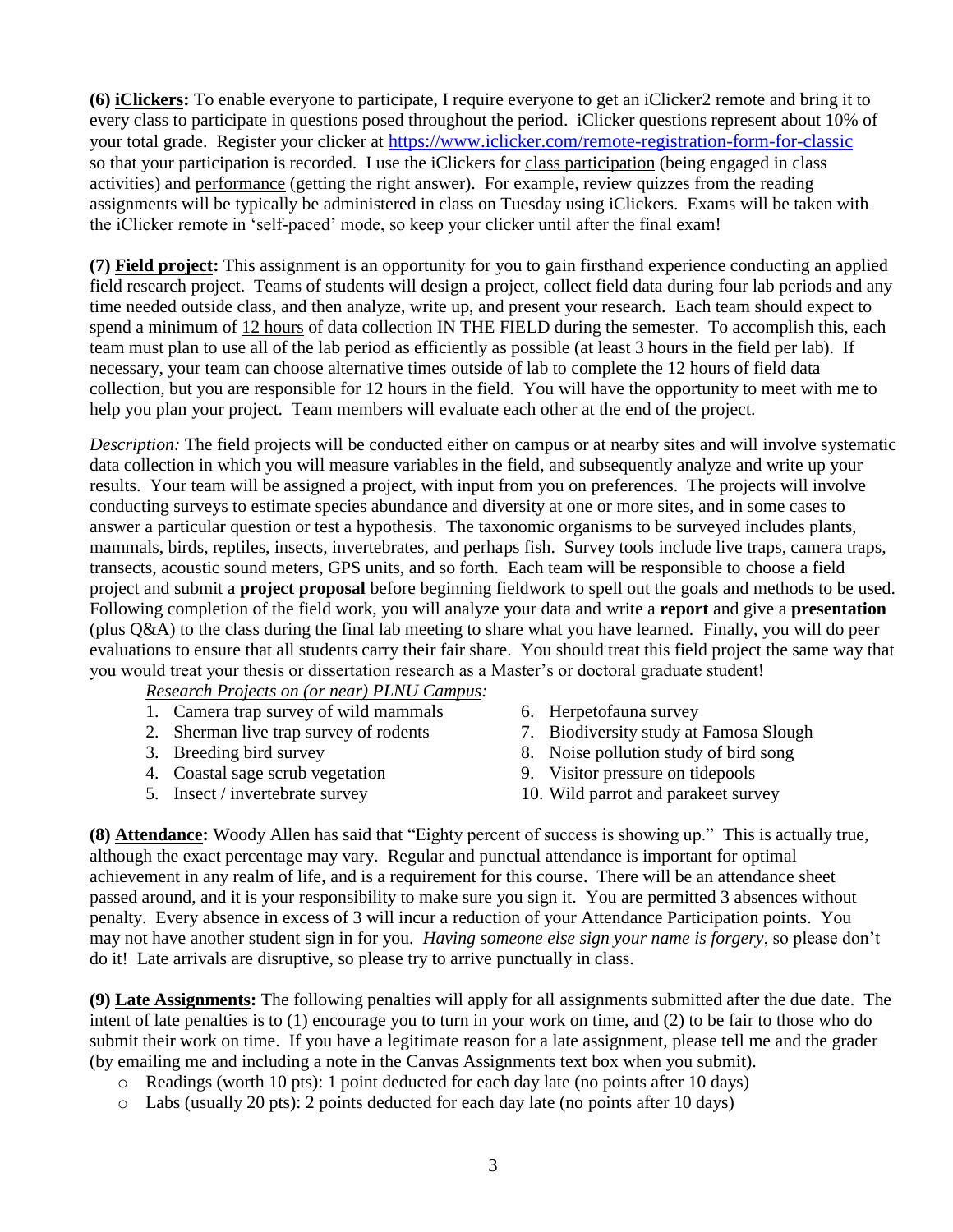**(10) Technology Etiquette:** It is obligatory to use your electronic devices responsibly and with respect for others. In this class, it is simply bad manners to be wired to your smartphone or other device instead of being engaged with class activities. Texting and similar activities are a distraction to your fellow students and to me. To ensure the best learning environment possible, **classroom policy is that all electronic devices are turned off and put away out of sight when class is in session.** Stay focused and do not get distracted!

*Laptops:* Recent studies have shown that we are currently experiencing an epidemic of 'digital distraction' caused by multi-tasking – moving quickly between tasks on electronic devices in which only partial attention is given to each task. In the classroom setting, studies reveal that the use of laptops for non-course related tasks (e.g., checking emails, social media, browsing) distracts attention from learning and results in reduced academic performance and lowered grades. The reality is that you cannot fully learn new information or master new concepts when distracted by multi-tasking. The evidence indicates that even classmates that see your screen are distracted and their performance reduced. Studies have also shown that students learn better when they have to take notes by hand because they must summarize information in their own words. **I recommend that you do not use your laptops in class** (unless asked to); if you choose to take notes on your laptop, please sit in the back and do not use your laptop for anything incompatible with giving the class your undivided attention.

What the research shows about laptops and learning:

- 1. **It is hard not to check other things, which impairs your learning although you might not be aware of it.**  See ["Students can't resist multitasking, and it's impairing their memory"](http://www.slate.com/articles/health_and_science/science/2013/05/multitasking_while_studying_divided_attention_and_technological_gadgets.html)
- **2. Even if it doesn't impair your learning, it impairs someone else's learning.** See "[Laptop multitasking hinders classroom learning for both users and nearby peers](http://www.sciencedirect.com/science/article/pii/S0360131512002254)"
- **3. You write more but learn less. Writing your notes creates synthesis which increases your learning.**  See "[The Pen Is Mightier Than the Keyboard](http://pss.sagepub.com/content/early/2014/04/22/0956797614524581.abstract)" and ["Why I'm Asking You Not to Use Laptops"](http://chronicle.com/blogs/linguafranca/2014/08/25/why-im-asking-you-not-to-use-laptops/?cid=at&utm_source=at&utm_medium=en)

**(11) Academic honesty:** Academic dishonesty includes plagiarism, fabrication, deception, or impersonation. Plagiarism is the act of presenting information, ideas, or concepts as one's own when in reality they are the result of another person's creativity and effort. Such acts include copying assignments from another student. Although you may discuss readings and class material among yourselves, I expect that you will each do your own work. For example, you may not team up with other students to write answers to questions that are turned in as if they were individual efforts. Each assignment must be written in your own words, and no electronic files should be exchanged. Another form of plagiarizing is to copy and paste answers from the reading into your answer, which involves using someone else's words as if they were your own. Much of the learning process involves articulating the answer in your own words, so bypassing this step will almost guarantee an inadequate understanding of the material. So please write using your own words, and no copy-pasting! Plagiarizing an assignment will result in failure of the assignment.

**How grades will be assigned:** Points will be distributed *approximately* as follows:

| <b>Attendance Participation</b> |             | 50 pts        |
|---------------------------------|-------------|---------------|
| iClicker quizzes                |             | 75 pts        |
| Lab write-ups                   | 8 @ 20 pts  | $160$ pts     |
| <b>Journal Article Readings</b> | 15 @ 10 pts | $150$ pts     |
| <b>Field Project and Paper</b>  |             | $100$ pts     |
| Mid-term Exams                  | 2 @ 100 pts | $200$ pts     |
| Final Exam                      |             | $100$ pts     |
|                                 |             | 785 pts total |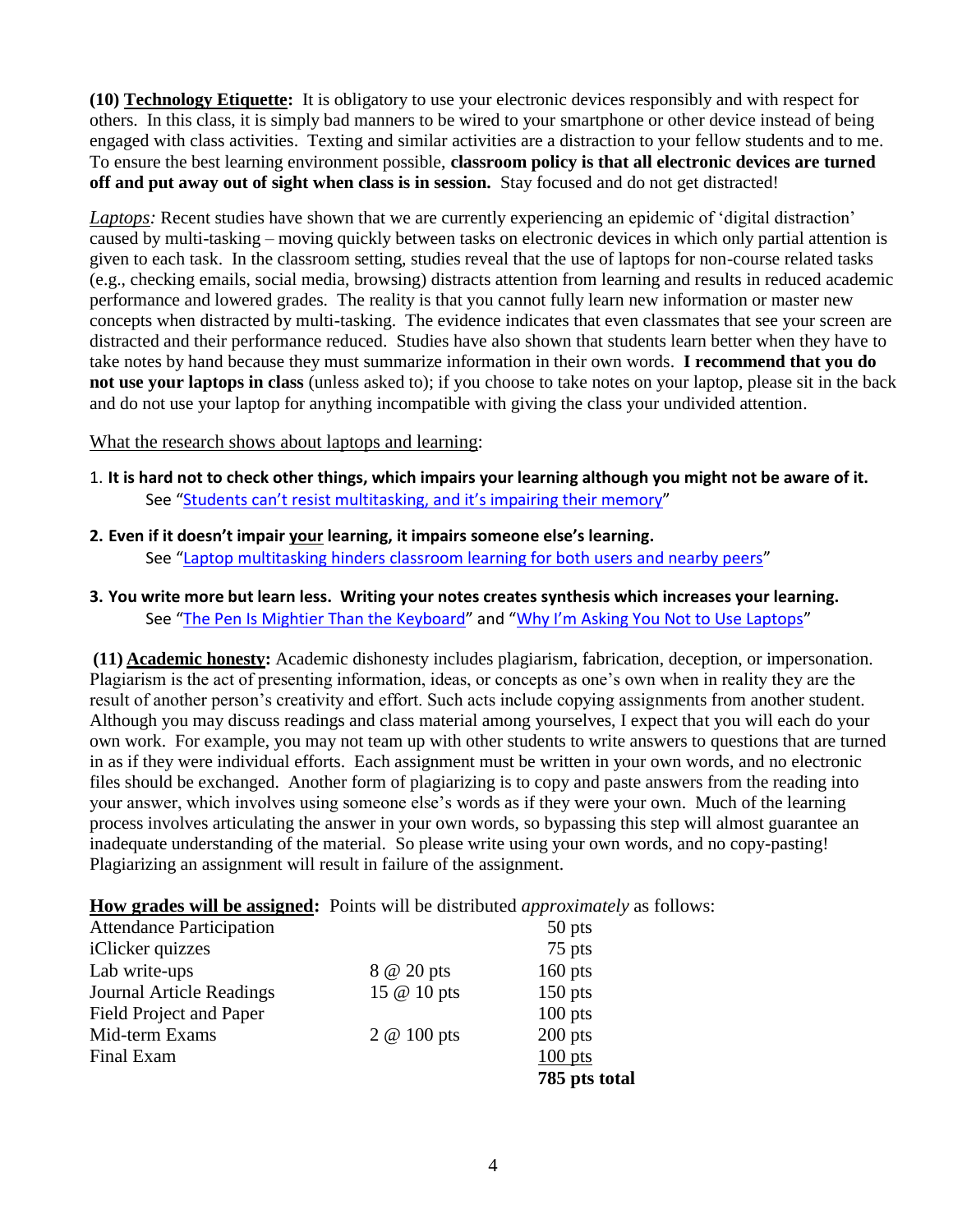# **PLNU INSTITUTIONAL POLICIES**

PLNU forward

#### **PLNU Mission: To Teach ~ To Shape ~ To Send**

Point Loma Nazarene University exists to provide higher education in a vital Christian community where minds are engaged and challenged, character is modeled and formed, and service becomes an expression of faith. Being of Wesleyan heritage, we aspire to be a learning community where grace is foundational, truth is pursued, and holiness is a way of life.

**PLNU Attendance and Participation Policy:** Regular and punctual attendance at all classes is considered essential to optimum academic achievement. If the student is absent from more than 10 percent of class meetings, the faculty member can file a written report which may result in de-enrollment. If the absences exceed 20 percent, the student may be de-enrolled without notice until the university drop date or, after that date, receive the appropriate grade for their work and participation. See [Academic Policies](http://catalog.pointloma.edu/content.php?catoid=18&navoid=1278) in the Undergraduate Academic Catalog.

**PLNU Academic Honesty Policy:** Students should demonstrate academic honesty by doing original work and by giving appropriate credit to the ideas of others. Academic dishonesty is the act of presenting information, ideas, and/or concepts as one's own when in reality they are the results of another person's creativity and effort. A faculty member who believes a situation involving academic dishonesty has been detected may assign a failing grade for that assignment or examination, or, depending on the seriousness of the offense, for the course. Faculty should follow and students may appeal using the procedure in the university Catalog. See **Academic Policies** for definitions of kinds of academic dishonesty and for further policy information.

**PLNU Academic Accommodations Policy:** While all students are expected to meet the minimum standards for completion of this course as established by the instructor, students with disabilities may require academic accommodations. At PLNU, these students are requested to file documentation during the first two weeks of the semester with the Academic Support Center (ASC), located in the Bond Academic Center. This policy assists the University in its commitment to full compliance with Section 504 of the Rehabilitation Act and the Americans with Disabilities Act. Section 504 (a) prohibits discrimination against students with special needs and guarantees all qualified students equal access to and benefits of PLNU programs and activities. Once the student files documentation, the ASC will contact the student's instructors and provide written recommendations for reasonable and appropriate accommodations to meet the individual learning needs of the student. The PLNU Disability Resource Center (DRC) can be reached by phone at 619-849-2486 or by e-mail at [DRC@pointloma.edu.](mailto:DRC@pointloma.edu) See [Disability Resource Center](http://www.pointloma.edu/experience/offices/administrative-offices/academic-advising-office/disability-resource-center) for additional information. For more details, see the PLNU catalog [Accommodations.](https://catalog.pointloma.edu/content.php?catoid=35&navoid=2136#Academic_Accommodations) Students with learning disabilities who may need accommodations should also discuss their needs with the instructor.

**PLNU Copyright Policy:** Point Loma Nazarene University, as a non-profit educational institution, is entitled by law to use materials protected by the US Copyright Act for classroom education. Any use of those materials outside the class may violate the law.

#### **PLNU Final Examination Policy:**

Successful completion of this class requires taking the final examination on its scheduled day. The final examination schedule is posted in this syllabus on the following pages. No requests for early examinations or alternative days will be approved unless you have 3 final exams scheduled on the same day or another compelling reason.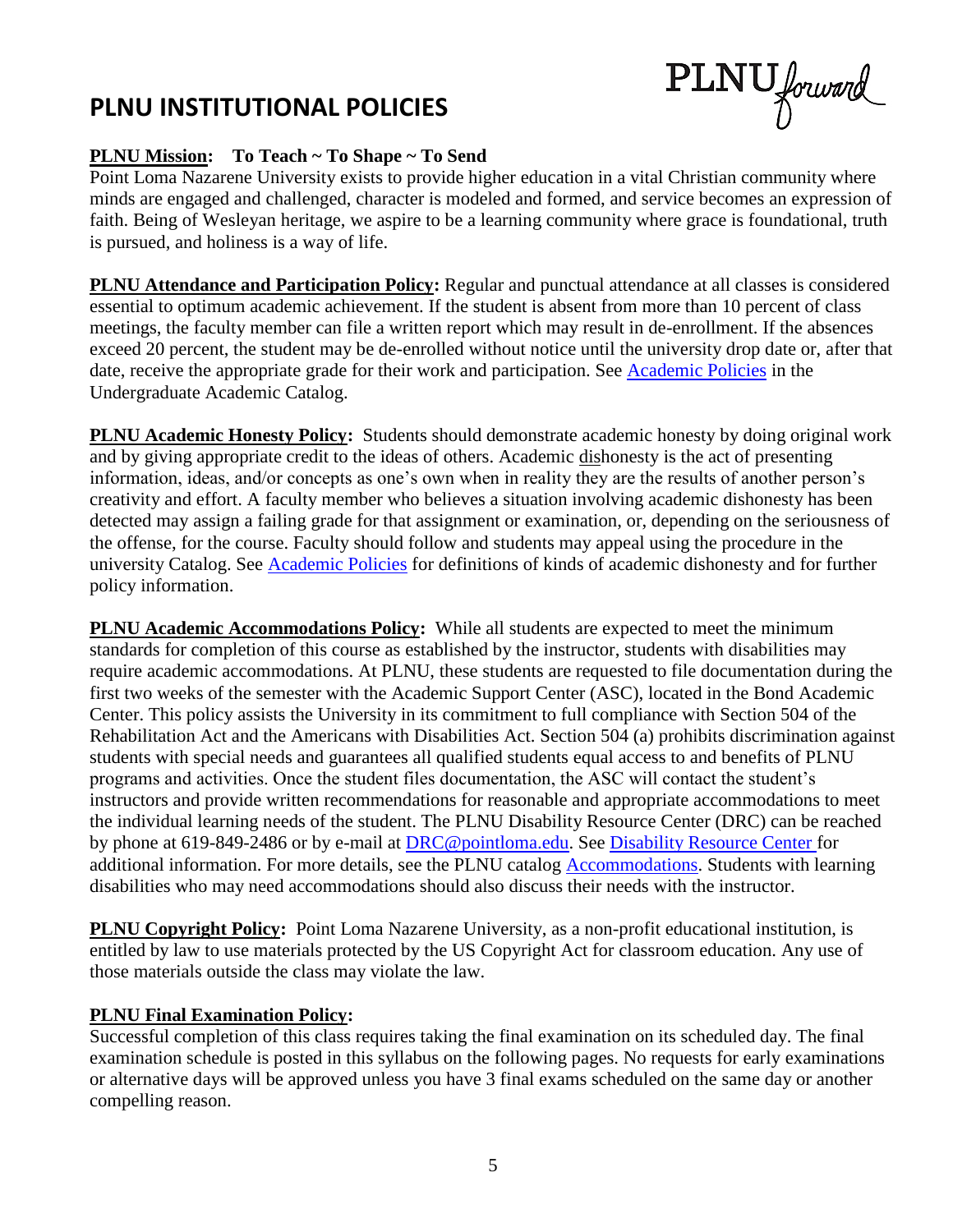## **BIO 3063 LECTURE SCHEDULE – SPRING 2020**

| <b>WEEK</b>    | <b>DATES</b>              | <b>TOPIC</b>                                                               | <b>READING</b> |
|----------------|---------------------------|----------------------------------------------------------------------------|----------------|
| $\mathbf{1}$   | Jan 16                    | <b>Introduction to Conservation Ecology</b>                                |                |
| $\overline{2}$ | Jan 21-23                 | <b>Conservation Ethics and Theology</b>                                    | Reading 1      |
| 3              | Jan 28-30                 | Medical Value of Biodiversity                                              | Reading 2      |
| 4              | Feb 4-6                   | <b>Emerging Disease and Biodiversity</b>                                   | Reading 3      |
| 5              | Feb 11-13                 | Toxicology and Endocrine Disruption                                        | Reading 4      |
| 6              | Feb 18-20<br>Feb 20       | Lost Predators and Trophic Cascades<br>$\blacktriangleright$ Exam 1 (2:30) | Reading 5      |
| $\overline{7}$ | Feb 25-27                 | Shifting Baselines and Ocean Conservation                                  | Reading 6      |
| 8              | Mar 3-5                   | <b>Conservation Genetics and Genomics</b>                                  | Reading 7      |
| 9              | Mar 10-12                 | <b>Spring Break</b>                                                        |                |
| 10             | Mar 17-19                 | De-extinction and Species Resurrection                                     | Reading 8      |
| 11             | Mar 24-26                 | <b>Conservation Endocrinology</b>                                          | Reading 9      |
| 12             | Mar 31-Apr 2<br>Apr 2     | Physiological Ecology and Biologgers<br>Exam 2 $(2:30)$                    | Reading 10     |
| 13             | Apr <sub>7</sub><br>Apr 9 | <b>Camera Trapping Revolution</b><br><b>Easter Recess</b>                  | Reading 11     |
| 14             | Apr 14-16                 | Road Ecology and Movement Ecology                                          | Reading 12     |
| 15             | Apr 21-23                 | <b>Conservation Behavior</b>                                               | Reading 13     |
| 16             | Apr 28-30                 | <b>Conservation and Society</b>                                            |                |
| 17             | May 7                     | $\blacktriangleright$ Final Exam (Thursday) 10:30-1:00                     |                |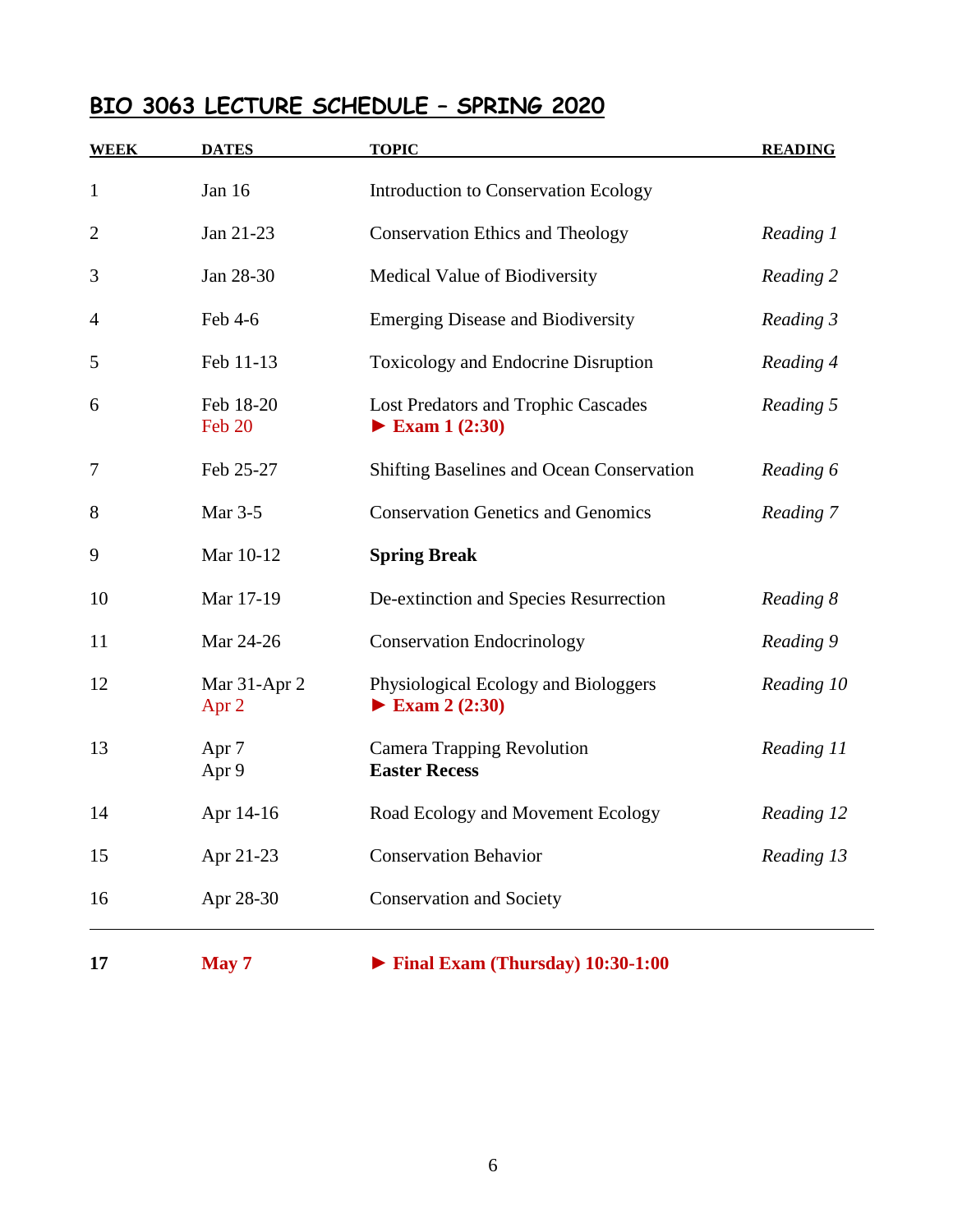## **FIELD TRIP / LAB SCHEDULE 2020 Thursdays 1:30-5:00 PM**

| <b>DATE</b>   | <b>ACTIVITY</b>                                                    |           |
|---------------|--------------------------------------------------------------------|-----------|
| Jan 16        | Journal Article Workshop                                           | Latter 01 |
| Jan $23$      | $\triangleright$ Cabrillo Tidepools (-1.16 ft. low tide @ 2:53 PM) | Field lab |
| <b>Jan 30</b> | Coastal Sage Scrub of Bayside Trail                                | Field lab |
| Feb 6         | Birds and Island Biogeography at Famosa Slough                     | Field lab |
| Feb 13        | San Diego Zoo IUCN Conservation Status                             | Field lab |
| Feb 20        | <b>Exam 1 at 2:30</b><br>Extra Credit Video @ 1:30                 |           |
| Feb 27        | TEAM FIELD RESEARCH #1                                             |           |
| Mar 5         | TEAM FIELD RESEARCH #2                                             |           |
| Mar 12        | <b>SPRING BREAK</b>                                                |           |
| Mar 19        | TEAM FIELD RESEARCH #3                                             |           |
| Mar 26        | TEAM FIELD RESEARCH #4                                             |           |
| Apr $2$       | <b>Exam 2 at 1:30</b><br>Extra Credit Video @ 1:30                 |           |
| Apr 9         | <b>EASTER RECESS</b>                                               |           |
| Apr 16        | <b>TBA</b>                                                         |           |
| Apr 23        | <b>TBA</b>                                                         |           |
| Apr $30$      | <b>Team Field Project Presentations!</b>                           |           |
| May 7         | $\blacktriangleright$ Final Exam (Thursday) 10:30-1:00             |           |